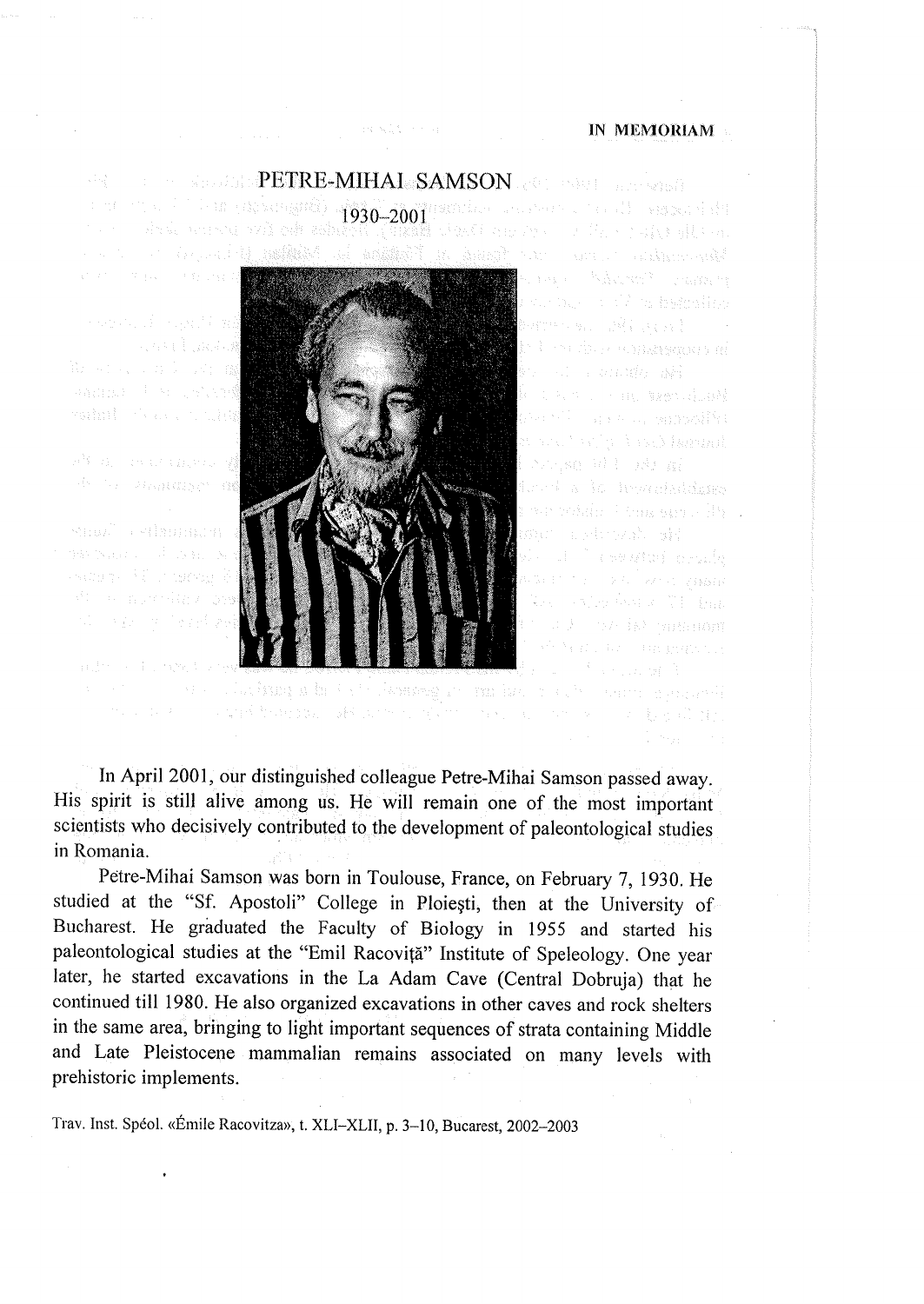Between 1960-1961 P.M. Samson. headed the fieldwork in the Plio-Between 1960-1961. P.M. Samson. headed the fieldwork in the Plio-Pleistocene fluvio-lacustrine sediments at Tetoiu (Bugiulesti) and Irimesti, in the Pleistocene fluvio-lacustrine sediments. at Tetoiu (Bugiulesti) and Irimesti, in the middle Oltet Valley (Western Dacic Basin). Besides the five partial skeletons of a middle Oltet Valley (Western Dacic Basin). Besides the five partial skeletons of a Mammuthus meridionalis found at Fântâna lui Mitilan (Irimești), remains of primate *Paradolichopithecus* in association with a rich mammal fauna were collected at Valea Graunceanului (Tetoiu), collected at Valea Graunceanului (Tetoiu),

From 1962 he carried out paleontological investigation in the Brasov Depression From 1962 he carried out paleontological investigation in the Brasov Depression in cooperation with the Laboratory for Quaternary Geology, Meudon, France.

He obtained his doctor degree in sciences in 1975 at the University of He obtained his doctor degree in sciences in 1975 at the University of Bucharest on the basis of the thesis entitled "Les Equidés fossiles de Roumanie Bucharest on the basis of the thesis entitled "Les Equidés fossiles de Roumanie (Pliocène moyen – Pléistocène supérieur)". This paper was published in the Italian Journal *Geologica Romana* in 1976.

In the 140 papers he wrote, P.M. Samson essentially contributed to the establishment of a biochronostratigraphic scheme, based on mammals, of the establishment of a biochronostratigraphic scheme, based on mammals, of the Pliocene and Pleistocene of Romania.

He described, himself or in collaboration, numerous mammalian faunas He described, himself or in collaboration numerous mammalian faunas placed between Late Mesozoic (Maastrichtian) and Holocene and he proposed placed between Late Mesozoic (Maastrichtian) and Holocene and he proposed many new taxa for science: one family (Multituberculata), 16 genera, 31] species many new taxa for science: one family (Multituberculata), 16 genera, 31] species and 17 subspecies. All the taxa above specific levels were validated in the and 17 subspecies. All the taxa above specific levels were validated in the monumental work Classification of mammals above the species level by M.C. Mc Kaenna and Susan Bell (1997). Kaenna and Susan Bell (1997).

Friends called him by his French name Pierrot; he was very fond of painting, Friends called him by his French name Pierrot; he was very fond of painting, literature, music, dance and art, in general. He had a particular artistic ability and literature, music, dance and art, in general. He had a particular artistic ability and left fine drawings and especially watercolors. He executed himself the drawings of left fine drawings and especially watercolors. He executed himself the drawings of his scientific papers. his scientific papers.

All his young collaborators, colleagues and friends will remember Petre Mihai Samson with great fondness and respect. He will be deeply missed not only Mihai Samson with great fondness and respect. He will be deeply missed not only for invaluable work he did for paleobiology and paleontology, but also for his for invaluable work he did for paleobiology and paleontology, but also for his personal qualities, charm and lively criticism which all of us, who were privileged personal qualities, charm and lively criticism which all of us, who were privileged to be next to him, knew so well. All his life, Petre-Mihai Samson tried to fill the scientific knowledge gaps and to leave for posterity valuable information. He will scientific knowledge gaps and to leave for posterity valuable information. He will be forever in our souls and in our hearts. be forever in our souls and in our hearts. Capter Gro

> Emanoil Stiucă, Alexandru Petculescu Alexandru Petculescu

## LIST OF PETRE-MIHAI SAMSON'S SCIENTIFIC WORKS LIST OF PETRE-MIHAI SAMSON'S SCIENTIFIC WORKS

- 1959. Rădulescu, C., Samson, P.M., *Contribution à la connaissance de la dentition lactéale d'*Ursus spelaeus. Eiszeitaler u. Gegenwart, 10: 205-216, Ohringen/Wiirt. , spelaeus. Eiszeitaler u. Gegenwart, 10: 205-216, Ohringen/Wiirt. ,
- 1959. Samson, P.M., Radulescu, C., Beitrdge zur Kenninis der Chronologie des "Jungeren Losses" 1959. Samson, P.M., Radulescu, C., Beitrdge zur Kenninis der Chronologie des "Jungeren Losses" in der Dobrudscha (Rumanische Volksrepublik). Eiszeitalter u. Gegenwart, 10: 199-204 in der Dobrudscha (Rumanische Volksrepublik). Eiszeitalter u. Gegenwart, 10: 199-204 Ohringen/Wirt. Ohringen/Wirt.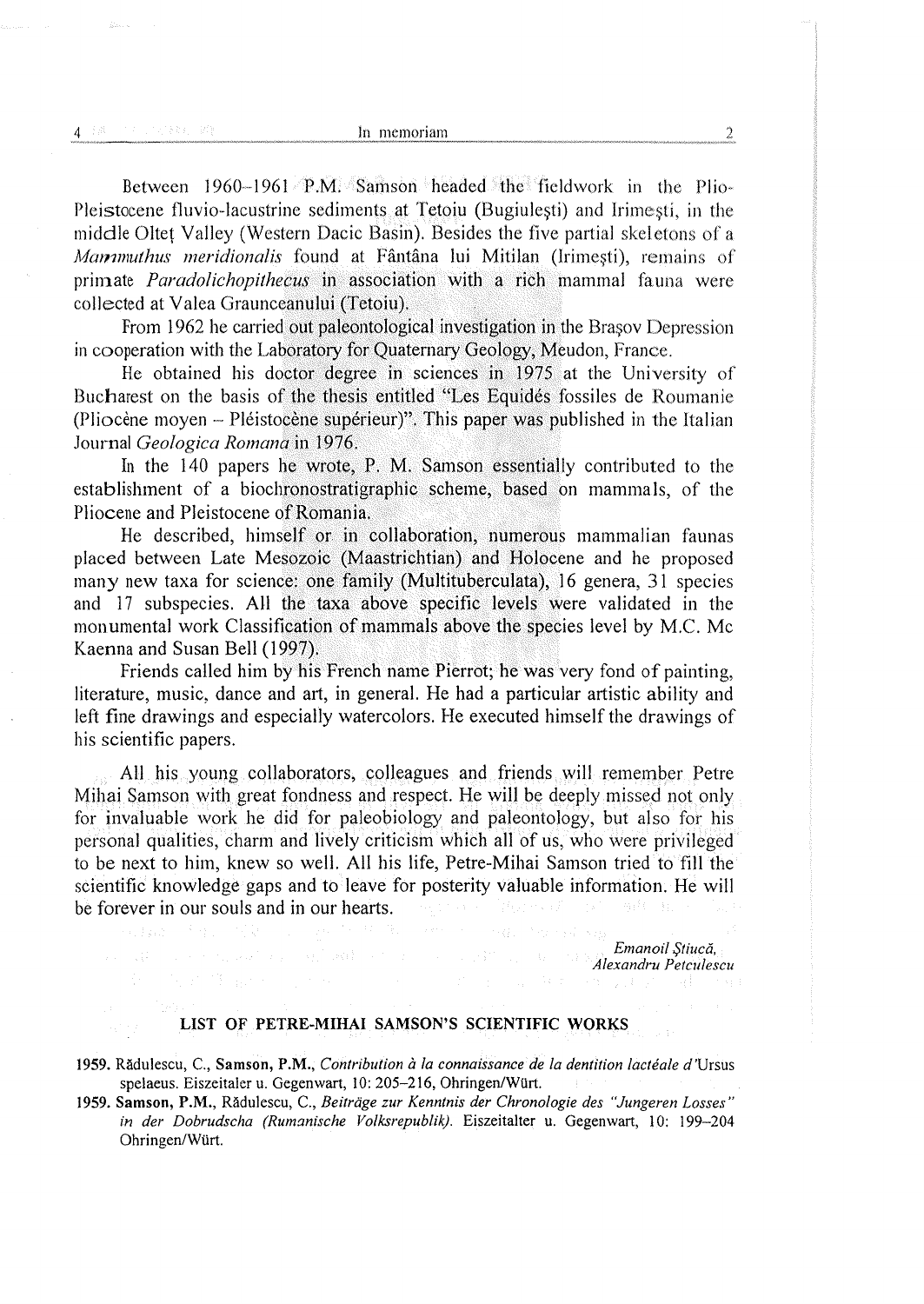- 1961. 1961. Necrasov, O., Samson, P.M., Rădulescu, C., Sur un nouveau singe catarrhirien fossile<br>decouvert dans un nid fossilifere d'Oltenie. An. St. Univ. "Al.I. Cuza" lași (S.N.) II (St. Nat),<br>7.2: 401–416, Iași.
- 1961, Samson, P.M., Rădulescu, C., Skizze einer Wurm-Chronologie in Rumanien. INQUA VIth Congress, Abstracts of Papers: 131-132, Lodz. Congress, Abstracts of Papers: 131-132, Lodz.
- 1962, Radulescu, C., Samson, P.M., Remarques sur quelques Equidés quaternaires de Roumanie, 1962, Radulescu, C., Samson, P.M., Remarques sur quelques Equidés quaternaires de Roumanie, Zool. Anzeiger, 168, 5/6: 170-179, Leipzig. Zool. Anzeiger, 168, 5/6: 170-179, Leipzig.
- 1962. Rădulescu, C., Samson, P.M., Sur un centre de domestication du Mouton dans le mésolithique<br>de la grotte "La Adam" en Dobrogea. Zeitschrift fur Tierzüchtung u. Zuchtüngsbiologie, 76,<br>2/3: 282–320, Hamburg. de la grotte "La Adam" en Dobrogea. Zeitschrift fur Tierzüchtung u. Zuchtüngsbiologie, 76, 2/3: 282-320, Hamburg.
- 1962. Radulescu, C., Samson, P.M., *Quelques observations sur* Equus scythicus. Zool. Azeiger, 169,<br>9/10: 347–355, Leipzig.
- 1962. Rădulescu, C., Samson, P.M., Sur la présence de Megalovis latifrons dans le Villafranchien d'Olténie (Roumanie). Vertebrata Palasiatica, 6, 3, 262-269, Peking. d'Olténie (Roumanie). Vertebrata Palasiatica, 6, 3, 262-269, Peking.
- 1963. Dumitrescu, M., Samson, P.M., Terzea, E., Rădulescu, C., Ghica, M., Pestera "La Adam", stațiune pleistocenă. Lucr. Inst. Spéol. "Emile Racoviță", 1–2: 229–284, București .
- 1963. Samson, P.M., Rădulescu, C., Cercetări paleontologice în peșterile din Valea Tătarului. Ocrotirea Naturii, 7: 73-83, Bucuresti. Ocrotirea Naturii, 7:.73-83, Bucuresti.
- 1963. Samson, P.M., Radulescu, C., Les faunes mammalogiques du Pléistocéne inférieur et moyen de 1963. Samson, P.M., Radulescu, C., Les faunes mammalogiques du Pléistocéne inférieur et moyen de Roumanie. CR. Acad. Sc. Paris, 257: 1122-1124, Paris. Roumanie. CR. Acad. Sc. Paris, 257: 1122-1124, Paris.
- 1964. Samson, P.M., Rădulescu, C., *Paleolit pescerii "La Adam" v Dobrudje.* Biull, Kom. iz. Cetv. Perioda, 29: 156-164, Moskva. Perioda, 29: 156-164, Moskva.
- 1964. Samson, P.M., Rădulescu, C., *Esquisse de stratigraphie wurmienne en Roumanie*. Report of the VIth International Congress on Quaternary, Warsaw 1961 2: Palaeozoological Sect., 577-581, Lodz. 577-581, Lodz.
- 1965, Dumitrescu, M., Samson, P.M., Terzea, E., Rădulescu, C., Ghica, M., Sur l'état actuel des fouilles paléontologiques dans la station pléistocène de la grotte "La Adam". Troisième Congrés International de Spéologie, Sect, 3: 15~19, Wien. Congrés International de Spéologie, Sect, 3: 15~19, Wien.
- 1965. Feru, M., Rădulescu, C., Samson, P.M., *Contribuții la cunoașterea faunei de mamifere* villafranchiene din vestul Depresiunii Getice (interfluviul Jiu-Motru), Lucr. Inst. Spéol."Emile Racovită", 4: 285–297, Bucuresti. , anno 1988, contra un provincia de la contra de la contra de la contra de l
- 1965. Rădulescu, C., Samson, P.M., Mihaila, N., Kovacs, Al., Contributions à la connaissance des Jaunes de Mammifeéres pléistocénes de la Dépression de Bragov (Roumanie) Eiszeitalter u. Jaunes de Mammifeéres pléistocénes de la Dépression de Bragov (Roumanie) Eiszeitalter u. Gegenwart, 16: 132-188, Ohringen/Wirt. Gegenwart, 16: 132-188, Ohringen/Wirt.
- 1965. Rădulescu, C., Samson, P.M., *Sur la présence de* Hydruntinus hydruntinus *(Regalia) en* Roumanie. Quaternaria 7:219-234, Roma. Roumanie. Quaternaria 7:219-234, Roma.
- 1965. Rădulescu, C., Samson, P.M., Die Säugetierfaunen und die Grenzen Pliozän/Pleistozän und Unterpleistozén/Mittelpleistozdn in Ruménien. Ber. Geol. Ges. DDR, 10, 1: 67-76, Berlin. Unterpleistozén/Mittelpleistozdn in Ruménien. Ber. Geol. Ges. DDR, 10, 1: 67-76, Berlin.
- 1965. Rădulescu, C., Samson, P.M., Soergelia elisaberhae *Schaub dans le Pléistocène de l'Olténie* (Roumanie). Eclogae geol. Helv., 38, 2: 1107-1110, Bale. (Roumanie). Eclogae geol. Helv., 38, 2: 1107-1110, Bale.
- 1966. Samson, P.M., Rădulescu, C., Sur la présence des Girafidés dans le Villafranchien supérieur de Roumanie. N. Jb. Geol. Paläont. Mh. 10: 588–594. Stuttgart.
- 1966. Rădulescu, C., Samson, P.M., *Asupra prezentei lui* Hydruntinus hydruntinus *(Regalia) în* postglaciarul Dobrogii. Luer. Inst. Spéol. "Emile Racovita", 5: 251-260, Bucuresti. postglaciarul Dobrogii. Luer. Inst. Spéol. "Emile Racovita", 5: 251-260, Bucuresti.
- 1967. Radulescu, C., Samson, P.M., Sur un nouveau Cerf mégacérin du Pléistocéne moyen de la 1967. Radulescu, C., Samson, P.M., Sur un nouveau Cerf mégacérin du Pléistocéne moyen de la Dépression de Brasov (Roumanie). Geologica Romana, 6: 317-344, Roma. Dépression de Brasov (Roumanie). Geologica Romana, 6: 317-344, Roma.
- 1967. Radulescu, C., Samson, P.M., Observations sur les Castoridés du Villafranchien inférieur de 1967. Radulescu, C., Samson, P.M., Observations sur les Castoridés du Villafranchien inférieur de Roumanie. C.R. Acad. Sc. Paris, 256: 591-594, Paris. Roumanie. C.R. Acad. Sc. Paris, 256: 591-594, Paris.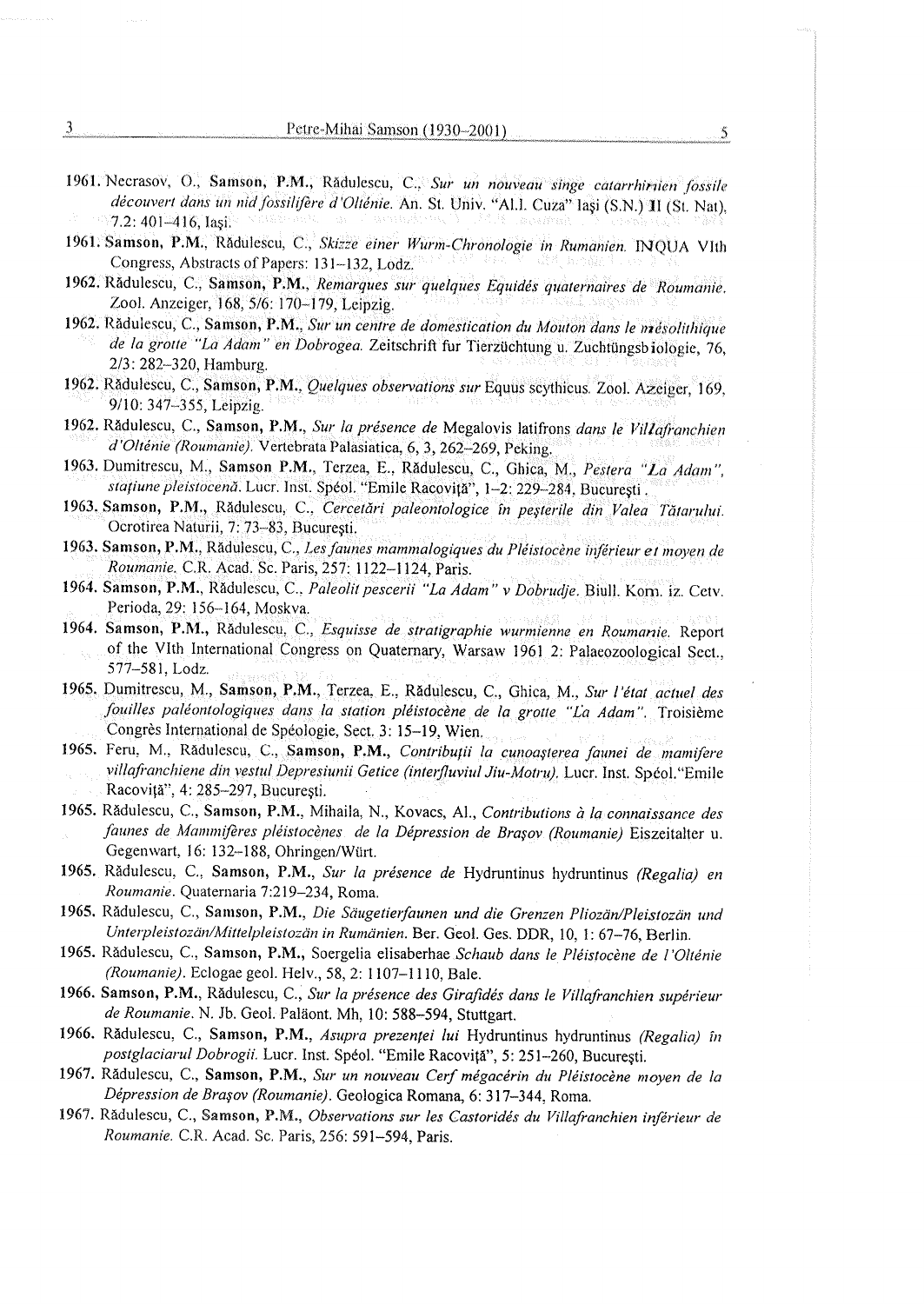- 1967, Rădulescu, C., **Samson, P.M.**, *Sur la signification de certains Equidés du Pléistoc ène. inférieur* et moyen de Roumanie. N. Jb. Geol. Paläont. Abh.; 127, 2: 157-178, Stuttgart. The studies
- 1967. Rădulescu, C., Samson, P.M., Contributions à la connaisance du complexe faunique de Malusteni-Beresti (Pléistocéne inférieur}, Roumanie. 1. Ord, Lagomorpha, Fam. L.eporidae..N. Malusteni-Beresti (Pléistocéne inférieur}, Roumanie, 1. Ord, Lagomorpha, Fam. L.eporidae..N. Jb. Geol. Paldont. Mh., 9: 544-563, Stuttgart, Jb. Geol. Paldont. Mh., 9: 544-563, Stuttgart,
- 1967. Samson, P.M., Kovacs, Al., Felis spelaea Goldfuss in Pleistocenul superior al Bazinului Sf, Gheorghe. Lucr. Inst. Spéol. "Emile Racovita", 6:211-220, Bucuresti. Sf, Gheorghe. Lucr. Inst. Spéol. "Emile Racovita", 6:211-220, Bucuresti.
- 1968. Alimen, H., Rădulescu, C., Samson, P.M., Précisions paléontologiques et indice selimatiques relatifs. aux. couches. pléistocénes dela Dépression de Brasov (Roumanie). Bull, Soc. géol. relatifs. aux. couches. pléistocénes dela Dépression de. Brasov (Roumanie). Bull, Soc. géol. France (7), 10: 549-560, Paris. France (7), 10: 549-560, Paris.
- 1968. Samson, P.M., Hermann, W., Contribuții la cunoașterea Perissodactilelor fosile.din terasa inferioară a Târnavei Mari de la Brateiu. Lucr. Inst. Speol. "Emil Racovita", 7:255–269, Bucuresti.
- 1968. Samson, P.M., Rădulescu, C., *Das mittlere Pleistozän in Rumänien. Ber. deutsch.* Ges. Geol. Wiss. A. Geol. Palaont, 13, 3: 375-379, Berlin. Wiss. A. Geol. Paldont, 13, 3: 375-379, Berlin.
- 1969, Samson, P.M., Radulescu, C., Kovacs, Al., Faunele de mamifere si stratigrafia Cuaternarului 1969, Samson, P.M., Radulescu, C., Kovacs, Al., Faunele de mamifere si stratigrafia Cuaternarului in Depresiunea Brasov. Aluta, |: 193-209, Sf. Gheorghe. in Depresiunea Brasov. Aluta, |: 193-209, Sf. Gheorghe.
- 1969. Samson, P.M., Radulescu, C., Faunele de mamifere cuaternare din Bazinele Ciuc si Borsec 1969. Samson, P.M., Radulescu, C., Faunele de mamifere cuaternare din Bazinele Ciuc si Borsec (*jud. Harghita*). Lucr. Inst. Spéol. "Emile Racovită", 8: 215–223, București.
- 1970. Samson, P.M., Nadisan, I., *Sur la présence de Dicerorhinus kirchbergensis (Jaeger) dans les* travertins du Bassin de Borsee (Département du Brasov). Trav. Inst. Spéol. "Emile Racovitza". travertins du Bassin de Borsec (Département du Brasov). Trav. Inst. Spéol. "Emile Racovitza". 9, 245-251, Bucuresti. 9, 245-251, Bucuresti.
- 1970. Samson, P.M., Radulescu, C., Phylogénése et accentuation morphologique. Livre du 1970. Samson, P.M., Radulescu, C., Phylogénése et accentuation morphologique. Livre du centenaire Emile G. Racovitza 1868-1968: 513-520, Bucuresti. centenaire Emile G. Racovitza 1868-1968: 513-520, Bucuresti.
- 1970. Samson, P.M., Kovacs, Al., Conributions à la connaissance des faunes de mammifères quaternaires du bassin de Sf. Gheorghe. Aluta 2:25–63, Sf. Gheorghe.
- 1971. Radulescu, C., Samson, P.M., Sur quelques Arvicolidés (Mammalia, Rodentia) pléistocénes du 1971. Radulescu, C., Samson, P.M., Sur quelques Arvicolidés (Mammalia, Rodentia) pléistocénes du Sud-Est de la Transylvanie. Trav. Inst. Spéol. «Emile Racovitza», 10: 301-311, Bucuresti. Sud-Est de la Transylvanie. Trav. Inst. Spéol. «Emile Racovitza», 10: 301-311, Bucuresti.
- 1971. Samson, P.M., *La stratigraphie du Quaternaire supérieur en Roumanie*. VIII<sup>e</sup> Congrès INQUA Paris 1969. Etudes sur le Quaternaire dans le Monde, Paris. INQUA Paris 1969. Etudes sur le Quaternaire dans le Monde, Paris.
- 1971. Samson, P.M., Radulescu, C., Kisgyorgy, Z, Nouvelles données sur la faune de Mammiféres 1971. Samson, P.M., Radulescu, C., Kisgyorgy, Z, Nouvelles données sur la faune de Mammiféres du Villafranchian inférieur de Capeni-Varghis. Eiszeitalter u. Gegenwart, 22: 64-88, du Villafranchian inférieur de Capeni-Varghis. Eiszeitalter u. Gegenwart, 22: 64-88, Ohringen/Wurt. Ohringen/Wurt.
- 1972. Samson, P.M., Kovacs, S., Note sur les Mammiféres du Villafranchien inférieur du bassin de 1972. Samson, P.M., Kovacs, S., Note sur les Mammiféres du Villafranchien inférieur du bassin de Targu Secuiesc (Dépression de Brasov, Roumanie). Aluta: 13-22, Sf. Gheorghe. Targu Secuiesc (Dépression de Brasov, Roumanie). Aluta: 13-22, Sf. Gheorghe.
- 1972. Samson, P. M., Rădulescu, C., Découverte de dépots à faune mindelienne dans les grottes de la Dobrogea centrale (Note préliminaire). Trav. Inst. Spéol. «Emile Racovitza», 11: 317-326, la Dobrogea centrale (Note préliminaire). Trav. Inst. Spéol. «Emile Racovitza», 11: 317-326, Bucuresti.
- 1972. Radulescu, C., Samson, P.M., Nouvelles données sur les Castoridés (Rodentia, Mamm.) du 1972. Radulescu, C., Samson, P.M., Nouvelles données sur les Castoridés (Rodentia, Mamm.) du Villafranchien inférieur de la Dépression de Brasov (Roumanie). N. Jb. Geol. Palaont. Mh, Villafranchien inférieur de la Dépression de Brasov (Roumanie). N. Jb. Geol. Palaont. Mh, 2: 95-107, Stuttgart. 2: 95~107, Stuttgart.
- 1973. Radulescu, C., Samson, P.M., Sur la découverte d'une espéce nouvelle de Muridé (Rodentia, 1973. Radulescu, C., Samson, P.M., Sur la découverte d'une espéce nouvelle de Muridé (Rodentia, Mammalia) dans le Pléistocéne moyen de Roumanie. Rev. Roum. Biol. Zoologie, 18, 5:185~-187, Mammalia) dans le Pléistocéne moyen de Roumanie. Rev. Roum. Biol. Zoologie, 18, 5:185~-187, Bucuresti.
- 1973. Samson, P.M., Rădulescu, C., *Les faunes de Mammifères et la limite Pliocène-Pléistocène en* Roumanie. Trav. Inst. Spéol. «Emile Racovitza», 12: 191-228, Bucuresti. Roumanie. Trav. Inst. Spéol. «Emile Racovitza», 12: 191-228, Bucuresti.
- 1973, Samson, P.M., Radulescu, C., Kovacs, Al., Mammiféres pléistocénes de Bodoc Ill. Essai de 1973, Samson, P.M., Radulescu, C., Kovacs, Al., Mammiféres pléistocénes de Bodoc Ill. Essai de corrélations fauniques dans le Bassin de Sf Gheorghe (Dépression de Brasov). Trav. Inst. corrélations fauniques dans le Bassin de Sf Gheorghe (Dépression de Brasov). Trav. Inst. Spéol. «Emile Racovitza», 12: 243-268, Bucuresti. Spéol. «Emile Racovitza», 12: 243-268, Bucuresti.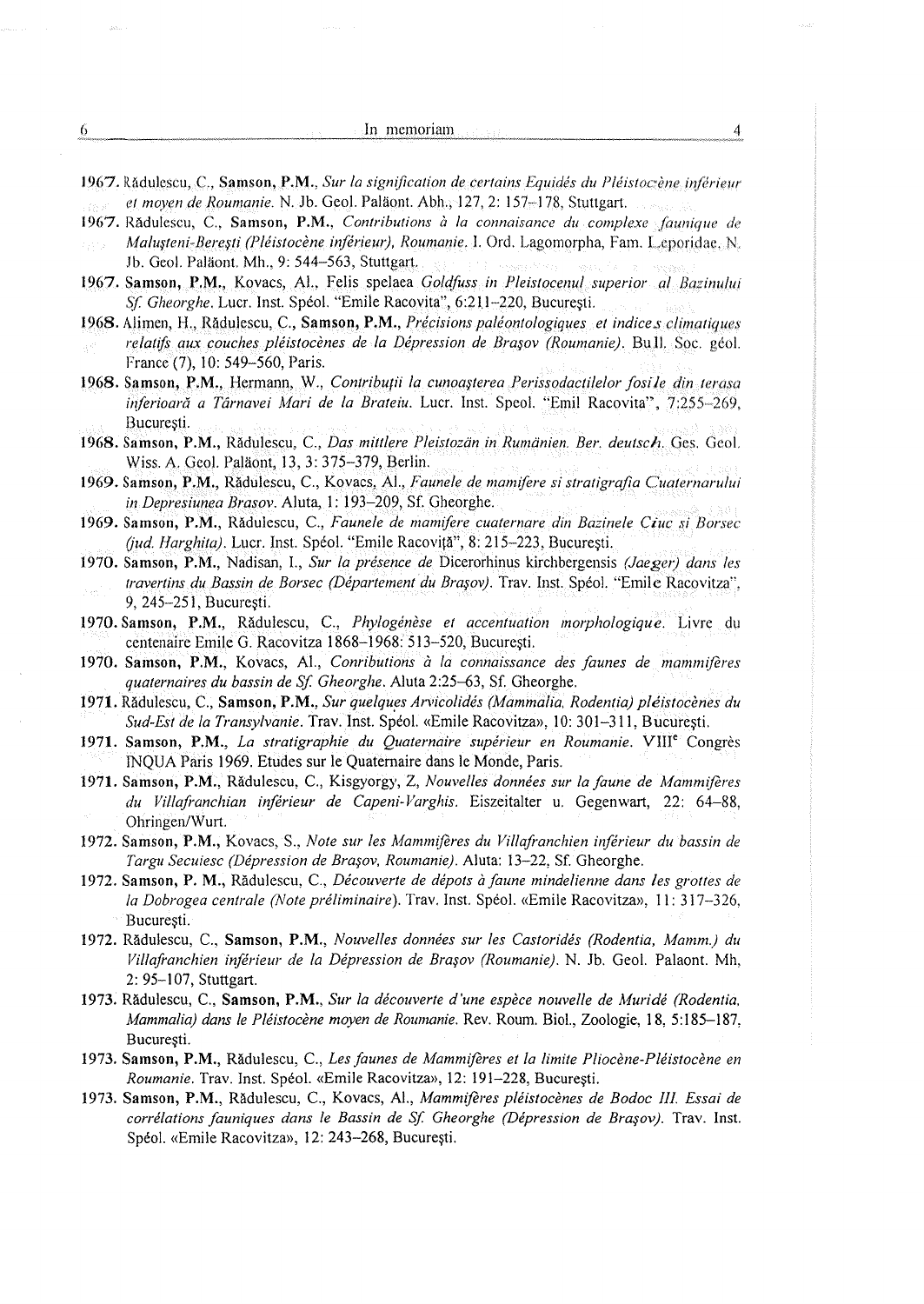- 1973, Samson, P.M., Radulescu, C., *Remarques sur l'évolution des Castoridés (Rodentia*, Mammalia). Livre du cinquantenaire de l'Institut de Spéologie «Emile Racovitza», 437-447, Mammalia). Livre du cinquantenaire de l'Institut de Spéologie «Emile Racovitza», 437-447, Bucuresti. : Bucuresti. In the Community of the County of Bundale Political Political Political Properties (1889) (1889. F
- 1974, Radulescu, C., Samson, P.M., Observation sur le Lemming de steppe (Rodentia, Mammalia) 1974, Radulescu, C., Samson, P.M., Observation sur le Lemming de steppe (Rodentia, Mammalia) du Mindel supérieur de la grotte de Casian (Dobrogea), Trav. Inst. Spéol. «Emile Racovitza», 13: 117-123, Bucuresti. 13: 117-123, Bucuresti.
- 1974, Samson, P.M., Ecvidele fosile din Romania (rezumatul tezei de doctorat): 1-28, Bucuresti. 1974, Samson, P.M., Ecvidele fosile din Romania (rezumatul tezei de doctorat): 1-28, Bucuresti.
- 1975. Radulescu, C., Samson, P.M., *Sur la présence de* Arvicola mosbachensis *Schmidtgen* (Rodentia, Mammalia) dans la faune du Mindel supérieur de Rotbay ~~ Dealul Tiga nilor (Dép. (Rodentia, Mammalia) dans la faune dy Mindel supérieur de Rotbav ~ Deahil Tiga nilor (Dép. de Brasov). Trav. Inst. Spéol. «Emile Racovitza», 14: 125-130, Bucuresti. de Brasov). Trav. Inst. Spéol. «Emile Racovitza», 14: 125-130, Bucuresti. Petre-Mihai Samson (1930–2001)<br>
1988 (Rodentia, F.M., Rădulescu, C., Remarques sur l'évolution des Castoridés (Rodentia, ammalia). Livre du cinquantenaire de l'Institut de Spéologie «Emile Racovitza», 437–447, currești.<br>
a
- 1975, Radulescu, C., Samson, P.M., Présence de Micromammiféres dans le Riss du Bassin de 1975, Radulescu, C., Samson, P.M., Présence de Micromammiféres dans le Riss du Bassin de Baraolt (Dép. de Bragov). Tray. Inst. Spéol. «Emile Racovitza», 14:119-123, Bucuresti. Baraolt (Dép. de Bragov). Tray. Inst. Spéol. «Emile Racovitza», 14:119-123, Bucuresti.
- 1975. Samson, P.M., Les equidés fossiles de Roumanie. Estratto de Geologica Romana, 14: 1–351, Roma.
- 1976. Radulescu, C., Samson, P.M., Sur quelques Rongeurs (Rodentia, Mammalia) du Pléistocéne moyen 1976. Radulescu, C., Samson, P.M., Sur quelques Rongeurs (Rodentia, Mammalia) du Pléistocéne moyen et supérieur de Dobrogea '(Roumanie): Trav. Inst. Spéol, «Emile Racovitzan, J3: 171-189, et supérieur de Dobrogea (Roumanie): Trav. Inst. Spéol, «Emile Racovitza», 3: 171-189, Bucuresti. , Bucuresti.
- 1977. Feru, M., Rădulescu, C., Samson, P.M., *Restes de Mammifères dans les dépôts quaternaires* psammo-psephitiques du secteur est de la Plaine roumaine orientale. Tray. Inst. Spéol.. «Emile psammo-psephitiques du secteur est de la Plaine roumaine orientale. Trav. Inst. Spéol.. «Emile Racovitza», 16: 141-149, Bucuresti. Racovitza», 16: 141-149, Bucuresti.
- 1977. Radulescu, C., Samson, P.M., Arvicola (Rodentia, Mammalia) dans le Pléistocéne moyen de 1977, Radulescu, C., Samson, P.M., Arvicola (Rodentia, Mammalia) dans le Pléistocéne moyen de Roumanie. Trav. Inst. Spéol, «Emile Racovitza», 16: 151-162, Bucuresti. Roumanie. Trav. Inst. Spéol, «Emile Racovitza», 16: 151-162, Bucuresti.
- 1978. Feru, M., Radulescu, C., Samson, P. M., Biostratigraphie (Micromammiféres) des dépots plio-1978. Feru, M., Radulescu, C., Samson, P. M., Biostratigraphie (Micromammiféres) des dépots pliopléistocénes de la zone de. Slatina (dép. d'Ol). Trav. Inst. Spéol. «Emile Racovitza», 17: pléistocénes de la zone de. Slatina (dép. d'Ol). Trav, Inst. Spéol. «Emile Racovitza», 17: 117-134, Bucuresti. 117-134, Bucuresti.
- 1979. Feru, M., Rădulescu, C., Samson, P.M., *Biostratigraphie (Micromammifères) des dépots plio*pléistocènes du domaine gétique de la Dépression valaque. Trav. Inst. Spéol. «Emile Racovitza», 18: 141-169, Bucuresti. 18: 141-169, Bucuresti.
- 1979, Feru, M., Rădulescu, C., Samson, P.M., *La faune de Micromammifères du Miocène de Taut.* Trav. Inst. Spéol. «Emile Racovitza», 18: 185-190, Bucuresti. Trav. Inst. Spéol. «Emile Racovitza», 18: 185-190, Bucuresti.
- 1980. Feru, M., Rădulescu, C., Samson, P.M., *La faune de Micromanmifères du Miocène de* Comanesti (dép. d'Arad). Trav. Inst. Spéol. «Emile Racovitza», 19:.171-190, Bucuresti. Comanesti (dép. d'Arad). Trav. Inst. Spéol. «Emile Racovitza», 19:.171-190, Bucuresti.
- 1980. Kovacs, Al., Rădulescu, C., Samson, P.M., *Découverte de restes de Mammifères dans les* dépéts du Pliocene moyen du Bassin de Sf Gheorghe (Dépression de Brasov). Aluta, 12: 389-405, dépéts du Pliocene moyen du Bassin de Sf, Gheorghe (Dépression de Brasov). Aluta, 12: 389-405, Sf. Gheorghe. Sf. Gheorghe.
- 1981. Andreescu, I., Rădulescu, C., Samson P.M., Tchepalyga, A. L., Troubikhine, V., Chronologie (Mollusques, Mammiferes, Paléomagnétisme) des formations plio-pléistocénes de la zone de (Mollusques, Mammiferes, Paléomagnétisme) des formations plio-pléistocénes de la zone de Slatina (Bassin dacique) Roumanie. Trav. Inst. Spéol. «Emile Racovitza», 20: 127-137, Slatina (Bassin dacique) Roumanie. Trav. Inst. Spéol. «Emile Racovitza», 20: 127-137, Bucuresti. Bucuresti.
- 1981. Feru, M., Rădulescu, C., Samson, P.M., A review of the Plio-Pleistocene mammal succession in the Dacic Basin, Romania. Carpatho-Balkan Geological Association, 12th Congress, in the Dacic Basin, Romania. Carpatho-Balkan Geological Association, 12th Congress, Abstracts: 17-18, Bucuresti. Abstracts: 17-18, Bucuresti.
- 1982. Paunescu, Al., Rădulescu, C., Samson, P.M., *Découvertes du Paléolithique inférieur en* Roumanie. Trav. Inst. Spéol. «Emile Racovitza», 21: 53-62, Bucuresti. Roumanie. Trav. Inst. Spéol. «Emile Racovitza», 21: 53-62, Bucuresti.
- 1983, Feru, M., Rădulescu, C., Samson, P.M., Succession des mammifères plio-pléistocènes dans le Bassin Dacique (Roumanie). Ann. Inst. Géol. Géophys., 59: 161-167, Bucuresti. Bassin Dacique (Roumanie). Ann. Inst. Géol. Géophys., 59: 161-167, Bucuresti.
- 1983. Jurcsak, T., Radulescu, C., Samson, P.M., Les mammiféres du Wurm de Dealul Burzau, I. 1983. Jurcsak, T., Radulescu, C., Samson, P.M., Les mammiféres du Wurm de Dealul Burzau, I. Rodentia. Nymphaea, 10: 151-170, Oradea. Rodentia. Nymphaea, 10: 151-170, Oradea.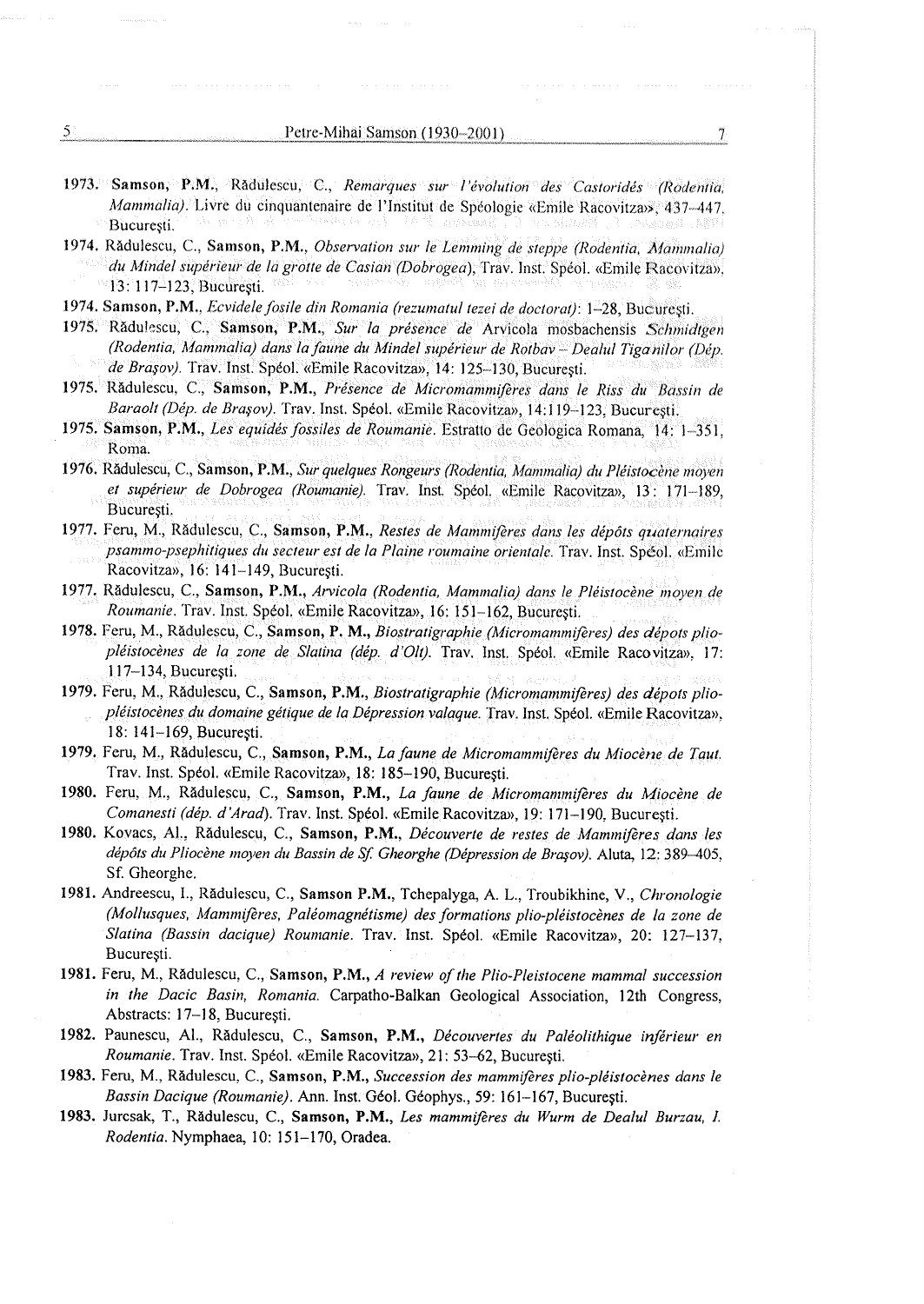## In memoriam  $\mathbb{R}^n$ ,  $\mathbb{R}^n$  $\dim$  memoriam 6 and  $\delta$

1983. Radulescu, C., Samson, P.M., *La lignee* Mimomys minor-coelodus (Rodentia, *Mammalia)* dans le Bassin Dacique. Trav. Inst. Spéol. «Emile Racovitza», 22: 57–64, Bucuresti, etterminisme de l'architect

- 1984. Juresak, T., Rădulescu, C., Samson, P.M., *Les mammifères du Wurm de Deahel Burzau, JI.* Rodentia, Crisia, 14: 533-558, Oradea. Rodentia, Crisia, 14: 533-558, Oradea.
- 1984. Rădulescu, C., Samson, P.M., *Les micromammifères du Pliocène supérieur de Debren-l. (Bassin* de Sf Gheorghe, Dépression de Brasov, Roumanie). Trav. Inst. Spéol.. «Emile Racovitza», 23: de Sf Gheorghe, Dépression de Brasov, Roumanie). Trav. Inst. Spéol.. «Emile Racovitza», 23: 39-47, Bucuresti. 39-47, Bucuresti.
- 1985. Radulescu, C., Samson, P.M., Pliocene and Pleistocene mammalian biostratigraphy in Southeastern Transylvania (Romania). Trav. Inst. Spéol. «Emile Racovitza», 24: 85-95, Bucuresti. Transylvania (Romania). Trav. Inst. Spéol. «Emile Racovitza», 24: 85-95, Bucuresti,
- 1985. Grigorescu, D., Hartenberger, J., Rădulescu, C., Samson, P.M., Sudre, J., *Découverte de* Mammifères et Dinosaures dans le Cretacé supérieur de Pui. (Roumanie) C.R. Acad.-Se. Paris, 301 (2), 19: 1365-1368, Paris. : : Paris, 301 (2), 19: 1365-1368, Paris. :
- 1986. Rădulescu, C., Samson, P.M., Les micromammifères du Pléistocène moyen de Gura Dobrogei.—4 (Dép. de Constanta, Roumanie). Trav. Inst. Spéol. «Emile Racovitza», 25: 67-83, Bucuresti. (Dép. de Constanta, Roumanie). Trav. Inst. Spéol. «Emile Racovitza», 25: 67-83, Bucuresti.
- 1986. Rădulescu, C., Samson, P.M., *Les mammifères du Pléistocène inférieur d'Izvoru (Département* d'Olt, Olténie). Quartarpalaontologie, 6: 157-171, Berlin. d'Oht, Olténie). Quartarpalaontologie, 6: 157-171, Berlin.
- 1986. Rădulescu, C., Samson, P. M., *Précisions sur les affinités des Multituberculés (Mammalia) du* Cretacé supérieur de Roumanie. C.A. Acad, Sc. Paris, 303, (20): 1825-1830, Paris, Cretacé supérieur de Roumanie. C.A. Acad, Sc. Paris, 303, (20): 1825-1830, Paris,
- 1987. Radulescu, C., Samson, P.M., Eocene mammals from Romania with a review of Embrithopods. 1987. Radulescu, C., Samson, P.M., Eocene mammals from Romania with a review of Embrithopods. The Eocene from the Transylvanian Basin: 135-141, Univ. Cluj-Napoca, special Issues, The Eocene from the Transylvanian Basin: 135-141, Univ. Cluj-Napoca, special Issues, Cluj-Napoca. Cluj-Napoca.
- 1987. Radulescu, C., Samson, P.M., Dolomys *(Arvicolidae, Rodentia, Mammalia) in the Dacic Basin* (Romania). Trav. Inst. Spéol. «Emile Racovitza», 26; 45-53, Bucuresti. (Romania). Trav. Inst. Spéol. «Emile Racovitza», 26; 45-53, Bucuresti.
- 1988. Kovacs, Al., Radulescu, C., Samson, P.M. , Biochronologie des mammiféres pliocénes de la 1988. Kovacs, Al., Radulescu, C., Samson, P.M. , Biochronologie des mammiféres pliocénes de la Dépression de Brasov. Aluta, 17-18 (1985-1986): 13-27, Sf. Gheorghe. Dépression de Brasov. Aluta, 17-18 (1985-1986): 13-27, Sf. Gheorghe.
- 1988. Radulescu, C., Samson, P.M., Les Cricetidés (Rodentia, Mammalia) du Miocéne (Astaracien 1988. Radulescu, C., Samson, P.M., Les Cricetidés (Rodentia, Mammalia) du Miocéne (Astaracien supérieur) de Roumanie. Trav. Inst. Spéol. «Emile Racovitza», 27: 67-78, Bucuresti. supérieur) de Roumanie. Trav. Inst. Spéol. «Emile Racovitza», 27: 67-78, Bucuresti.
- 1989. Radulescu, C., Samson, P. M., Contributions to the knowledge of the mammalian faunas from Malusteni and Beresti.Trav. Inst. Spéol. «Emile Racovitza», 28: 43-56, Bucuresti. Malusteni and Beresti.Trav. Inst. Spéol. «Emile Racovitza», 28: 43-56, Bucuresti.
- 1989. Radulescu, C., Samson, P.M., Oligocene mammals from Romania. The Oligocene from the 1989. Radulescu, C., Samson, P.M., Oligocene mammals from Romania. The Oligocene from the Transyilvanian Basin: 301~312, Univ. Cluj-Napoca, special issues, Cluj-Napoca. Transyilvanian Basin: 301-312, Univ. Cluj-Napoca, special issues, Cluj-Napoca.
- 1989. Rădulescu, C.; Samson, P.M., Stiucă, E., Pliocene (Lower Romanian) micromammals in the Dacic Basin. Misc. Spéol. Rom., 1:313-326, Bucuresti. Dacic Basin. Misc. Spéol. Rom., 1:313-326, Bucuresti.
- 1989. Rădulescu, C., Samson, P.M., *Traces d'activité humaine à la limite Pliocène/Pléistocène dans* le Bassin Dacique (Roumanie). Les premiers peuplements humains de l'Europe. Rés. comm.: 20, Paris ~ le Puy en Velay. 20, Paris ~ le Puy en Velay.
- 1990. Rădulescu, C., Samson, P.M., Additions to the knowledge of Multituberculata of Romania. Nonmarine Cretaceous correlation, International Symposium: Ip., Bucuresti. Nonmarine Cretaceous correlation, International Symposium: Ip., Bucuresti.
- 1990. Rădulescu, C., Samson, P.M., *The Plio-Pleistocene mammalian succession of the Oltet Valley*, Dacic Basin, Romania. Quartérpalaontologie, 8: 225-232, Berlin. Dacic Basin, Romania. Quartérpalaontologie, 8: 225-232, Berlin.
- 1991, Rădulescu, C., **Samson, P.M.,** *Traces d'activité humaine à la limite Pliocène/Pléistocène dans* le Bassin Dacique (Roumanie) in Bonifay E., Vandermeersch B., Les premiers Européens, le Bassin Dacique (Roumanie) in Bonifay E., Vandermeersch B., Les premiers Européens, Editions du C.T.H.S. (Comité des Travaux Historiques et Scientifiques): 203-207, Paris. Editions du C.T.H.S. (Comité des Travaux Historiques et Scientifiques): 203-207, Paris.
- 1991. Rădulescu, C., **Samson, P.M.,** Stiucă, E., *Les faunes de mammifères wurmiens de la Grotte no*. 4 de Scocul Scorotei (Dép. de Hunedoara, Roumanie). Trav. Inst. Spéol. «Emile Racovitza», 4 de Scocul Scorotei (Dép. de Hunedoara, Roumanie). Trav. Inst. Spéol. «Emile Racovitza», 30: 75-87, Bucuresti. 30: 75-87, Bucuresti.
- 1992. Rădulescu, C., Samson, P.M., Stiucă, E., Contributions to knowledge of the Early Pliocene mammalian faunas from Malusteni and Beresti (Romania). Order Insectivora, Family Talpidae, mammalian faunas from Malusteni and Beresti (Romania). Order Insectivora, Family Talpidae, Subfamily Desmaninae. Trav. Inst. Spéol. «Emile Racovitza», 31: 75-81, Bucuresti. Subfamily Desmaninae. Trav. Inst. Spéol. «Emile Racovitza», 31: 75-81, Bucuresti.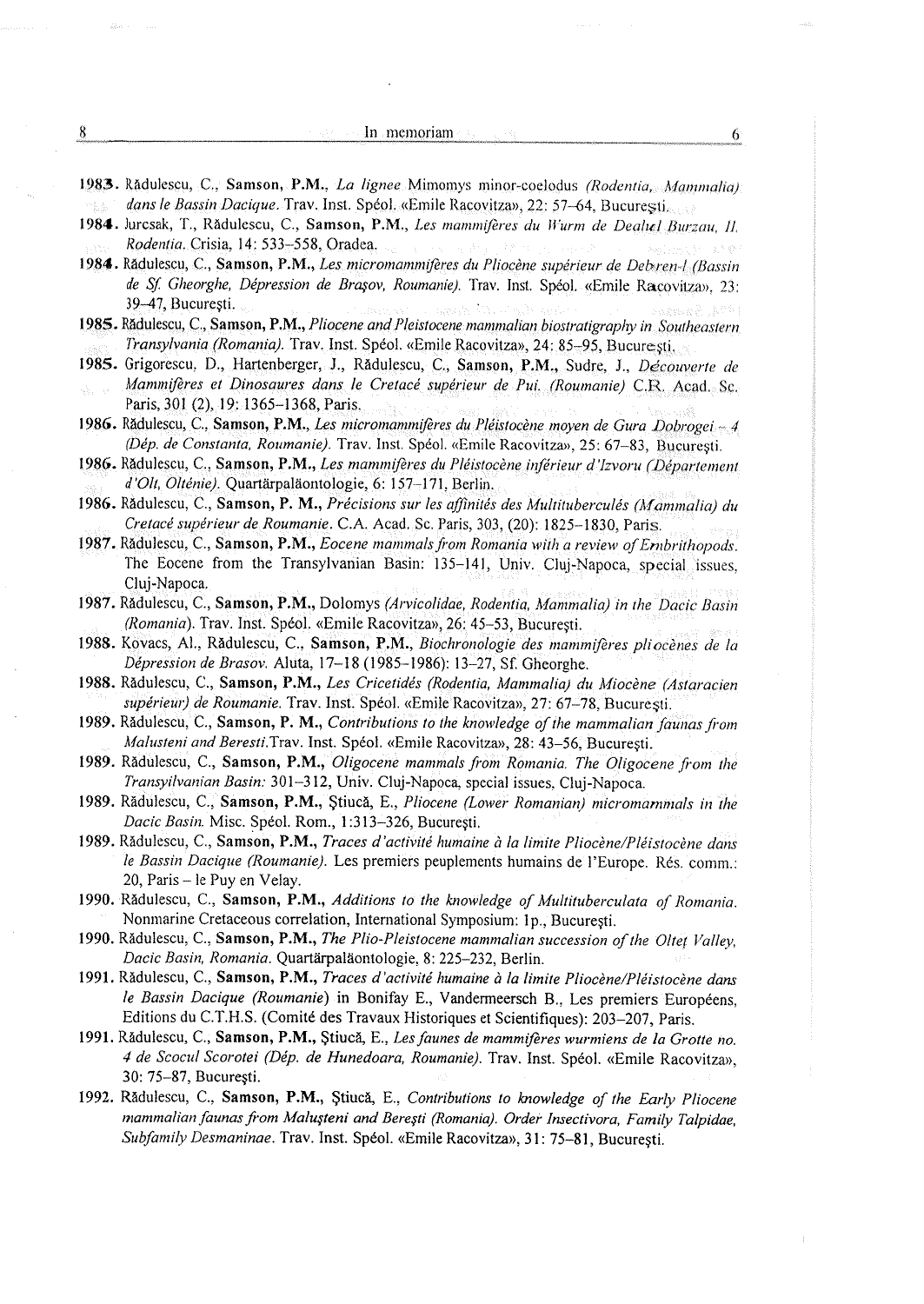- 1992. Radulescu, C., Samson, P.M., Chronologie et paléoclimatologie de trois grottes des Carpates Orientales (Roumanie) d'après les mammifères. l. Micromammifères. Trav. Inst. Spéol.<br>«Emile-Racovitza», 31:95–104, București.
- 1992. Radulescu, C., Samson, P.M., Small mammals of the penultimate glacial cycle (Saale/Riss) discovered in two caves from northwestern Oltenia, Romania, Theoretical and Applied discovered in two caves from northwestern Oltenia, Romania, Theoretical and Applied Karstology, 5: 203-211, Bucuresti, Karstology, 5: 203-211, Bucuresti,
- 1993. Rădulescu, C., Samson, P.M., Stiucă, E., Enciu, P., Popescu, A., New fossil mammal Rădulescu, C., Samson, P.M., Știucă, E., Enciu, P., Popescu, A., New fossil mammal<br>associations of the Jiu Valley. A contribution to the Early and early Late Pliocene<br>biostratigraphy of the Dacic Basin, Romania. Trav. Inst
- 1993. Radulescu, C., Samson, P.M., Approach to a continental climate reconstruction (micromammals) Radulescu, C., Samson, P.M., *Approach to a continental climate reconstruction (micromammals)*<br>of the last glacial cycle in southeastern Europe. International Programme Geosphere-Biosphere, Romanian National Committee, 3: 11-12, Bucuresti. Biosphere, Romanian National Committee, 3: 11-12, Bucuresti.
- 1993. Rădulescu, C., Samson, P.M., Știucă, E., Enciu, P., Popescu, A., Sur la decouverte de<br>nouvelles associations de micromammifères dans le Pliocène d'Olténie. Implications paléogéographiques. An. Univ. Bucuresti, 42: 69-79, Bucuresti. paléogéographiques. An. Univ. Bucuresti, 42: 69-79, Bucuresti.
- 1993. Radulescu, C., Samson, P.M., Dental morphology of the Mimomys/Arvicola transition forms. Theoretical and Applied Karstology, 7: 173–178, Bucuresti.
- 1994. Burghele, A., Rădulescu, C., Samson, P.M., Știucă, E., *La première faune interglaciaire* (Eemien?) de micromammifères d'Olténie. Trav, Inst. Spéol, «Emile Racovitza», 30: 75–87; Bucuresti. Bucuresti.
- 1994, Rădulescu, C., Samson, P.M., *Eastern Mediterranean elements in Plio-Pleistocene mammalian* faunas of Romania, Simpozionul jubiliar de Geologie: 75 ani de la înfiintarea Universității<br>Daciei Superioare. Supl. Studia Univ. Babeș-Bolyai, Abstracts: 52–53, Cluj-Napoca.
- 1994, Radulescu, C., Samson, P.M., The Plio-Pleistocene Biostratigraphy (Micromammals) of the 1994, Radulescu, C., Samson, P.M., The Plio-Pleistocene Biostratigraphy (Micromammals) of the Dacic Basin, Romania. Neogene and Quaternary Mammals of the Palaeartic. Conference in Dacic Basin, Romania. Neogene and Quaternary Mammals of the Palaeartic. Conference in honour of Prof. K. Kowalski. Abstracts: 55-56, Krakow. honour of Prof. K. Kowalski. Abstracts: 55-56, Krakow.
- 1994, Rădulescu, C., Samson, P. M., *Review of the "Villafranchian" (s.s.) faunas of Romania.* Aigua (Associazione per lo Studio del Quaternario) – CNR (Centro studi geodinamica delle catene<br>collisonali). Convengo: "Il significato del Villafranchiano" di altre aree italiane, europee ed asiatiche. Preprint:-1p., Peveragno-Villafranca. asiatiche. Preprint:1p., Peveragno-Villafranca.
- 1995. Burghele, A., Rădulescu, C., Samson, P.M., Știucă, E., Paleontological investigations in caves<br>of the Lupsa Valley (Mehedinti Mountains, Oltenia, Romania). Symposium of Theoretical and of the Lupsa Valley (Mehedinti Mountains, Oltenia, Romania). Symposium of Theoretical and Applied Karstology, Abstracts: 29-30, Cluj-Napoca. Applied Karstology, Abstracts: 29-30, Cluj-Napoca.
- 1995. Rădulescu, C., Samson, P.M., The mammals of the Dacian in "Stratigraphic correlation Tethys-Paratethys Neogene", International Geological correlation programme. Chronostratigraphie und Paratethys Neogene", International Geological correlation programme. Chronostratigraphie und Neostratotypen. Bd. 9 Dacien, Pl): 506~518, Ed. Acad. Rom., Bucuresti. Neostratotypen. Bd. 9 Dacien, Pl): 506~518, Ed. Acad. Rom., Bucuresti.
- 1995. Rădulescu, C., Samson, P.M., Știucă, E., Relationships and correlation of the Pliocene mammalian faunas of the Dacic Basin. Xth R.C.M.N.S. (Regional Committee on Mediterranean Neogene Stratigraphy). Abstracts 1: 181-182, Bucuresti. Neogene Stratigraphy). Abstracts 1: 181-182, Bucuresti.
- 1995. Rădulescu, C., Samson, P.M., Stiucă, E., Horoi, V., Upper Neogene from the Dacic Basili (Guide D). Xth Congress R.C.M.N.S. (Regional Committee on Mediterranean Neogers Stratigraphy). Rom. Journal Stratigr., 76, Supplem. 6:27-48, Bucuresti. Stratigraphy). Rom. Journal Stratigr., 76, Supplem. 6:27-48, Bucuresti.
- 1995. Radulescu, C., Samson, P.M., On some Middle and Late Pleistocene rare small mammals elements from the karst deposits of Central Dobrogea (Romania). Theoretical and Applied elements from the karst deposits of Central Dobrogea (Romania). Theoretical and Applied Karstology, 8: 163-173, Bucuresti. Karstology, 8: 163-173, Bucuresti.
- 1995. Rădulescu, C., Samson, P.M., Review of the Villafranchian S.S. Faunas of Romania. Il Quaternario, 8(2): 377-382, Roma. Quaternario, 8(2): 377-382, Roma.

 $\overline{\phantom{a}}$